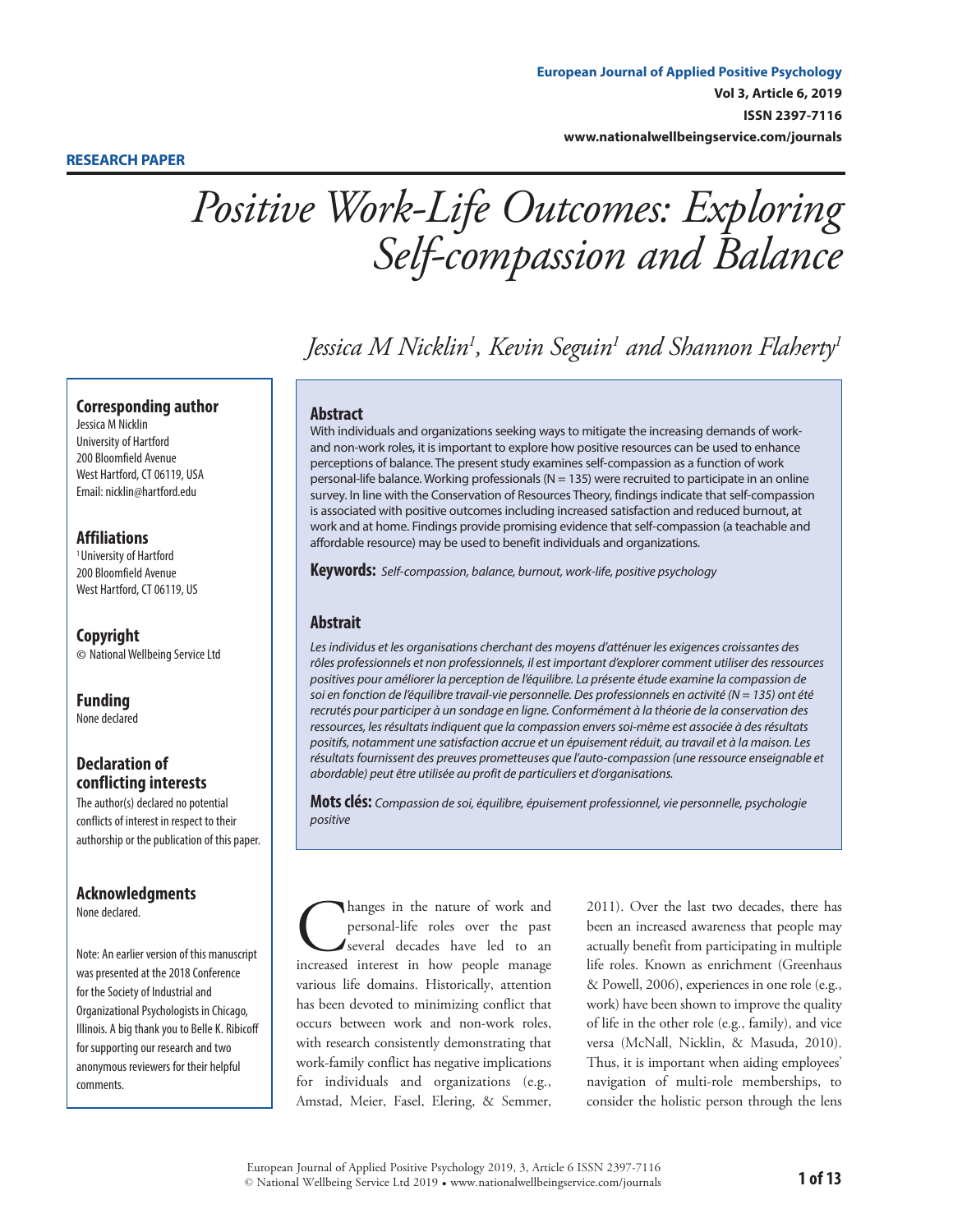of work personal-life balance: an overall appraisal regarding one's effectiveness and satisfaction with work and personal life (Greenhaus & Allen, 2010).

With recognition that we must consider a balanced view of the work-life interface (e.g., Brower, 2018), there has also been a renewed focus on how positive psychological resources, such as mindfulness, gratitude, and positive affect are associated with work-life balance (e.g., Nicklin, McNall, & Janssen, 2018). For instance, trait levels of mindfulness (Allen & Kiburz, 2012) and mindfulness interventions (Michel, Bosch, & Rexroth, 2014) have been positively associated with greater work-family balance. Yet, there is a shortage of literature that explores the relationships among positive intrapersonal resources and work personal-life balance, among other workplace outcomes (Allen & Kiburz, 2012; Carlson, Grzywacz, & Zivnuska, 2009). Understanding factors that lead to a balanced life is critical for health and wellbeing in our dynamic, connected, and modern world. Thus, the present study expands this line of research to self-compassion: a multidimensional construct that involves care and compassion toward oneself. Self-compassion has been shown to enhance well-being (e.g., Neff & McGehee, 2010), assist with coping and performance-pressures (e.g., Mosewich, Kowalski, Sabiston, Sedgwick, & Tracy, 2011), and decrease stress levels (e.g., Neely, Shallert, Mohammed, Roberts, & Chen, 2009). Much like mindfulness, self-compassion is an attractive resource for exploration because it is derived from within and can be a teachable skill (Neff & Germer, 2013). Yet, to our knowledge, little research has specifically explored if self-compassion is related to balance among work and personal-life, and if self-compassion influences other work and individual outcomes.

Therefore, the purpose of this study is to advance the literature by examining if self-compassion is related to work personal-life balance; and if this in turn influences burnout and satisfaction with work and life. This topic advances the field in several ways. First, while there has been a plethora of research examining work-family conflict and enrichment, less research has taken a broader personallife approach. This is important as the definition of "family" and what one values, varies dramatically among individuals. It is likely that individuals seek balance among many life domains, such as school, health, religion, and personal interests. Second, this study answers the call to move beyond conflict and enrichment (e.g., Carlson et al., 2009) by examining balance, an often mentioned but understudied construct. Flourishing people can successfully balance work, home, community, and self (e.g., Friedman,

2008), and a balanced life provides opportunities for fulfillment, happiness, health, and wellness (e.g., Morris & Madsen, 2007). Third, with research supporting mindfulness as an effective resource for promoting work-life balance (e.g., Allen & Kiburz, 2012), and findings demonstrating self-compassion as a promising resource for working professionals (Flavin & Swody, 2016), it behooves us to examine how self-compassion influences work personallife balance, as this is a teachable skill that can affect employee well-being. Finally, this study represents an important step in integrating the relationships among resources (self-compassion), work-life balance, and organizational outcomes, which can inform future theory development and practical applications.

#### **Work-Life Balance**

Work-life balance embodies overall satisfaction in effectively managing the demands of work and personal life (Greenhaus & Allen, 2011) and does not suggest a causal effect of one role by another. Balance represents satisfaction in meeting the sum of demands of multi-role memberships (Valcour, 2007). The broader personal-life approach moves beyond "work-family" to be comprehensive across all domains (e.g., religion, school, hobbies, health). Based on role theory, work-life balance reduces the concern about one role while performing another, and allows individuals to purse and enjoy any role-related task that is being performed at any given time (Carlson et al., 2009). Research indicates that organizations and individuals are more successful when employees are seen as full people, with passions that extend beyond the office walls (e.g., Brower, 2018). While a relatively new construct, recent evidence is promising; showing that balance explains variance in job satisfaction, organizational commitment, family satisfaction, family performance, and family functioning above that of conflict and enrichment (Carlson et al., 2009). We seek to expand this research by examining if work personal-life balance is associated with reductions in burnout and increases in satisfaction. Based on role theory and empirical evidence, we expect:

**Hypothesis 1: work personal-life balance is negatively associated with burnout at (a) work and (b) home; and positively associated with (c) job and (d) life satisfaction.** 

Furthermore, Conservation of Resources Theory (COR) argues that people seek to obtain, retain, and conserve resources they personally value; and are less likely to be affected by negative events after building a solid resource reservoir (Hobfoll, 1989, 2002). Resources are "those entities that either are centrally valued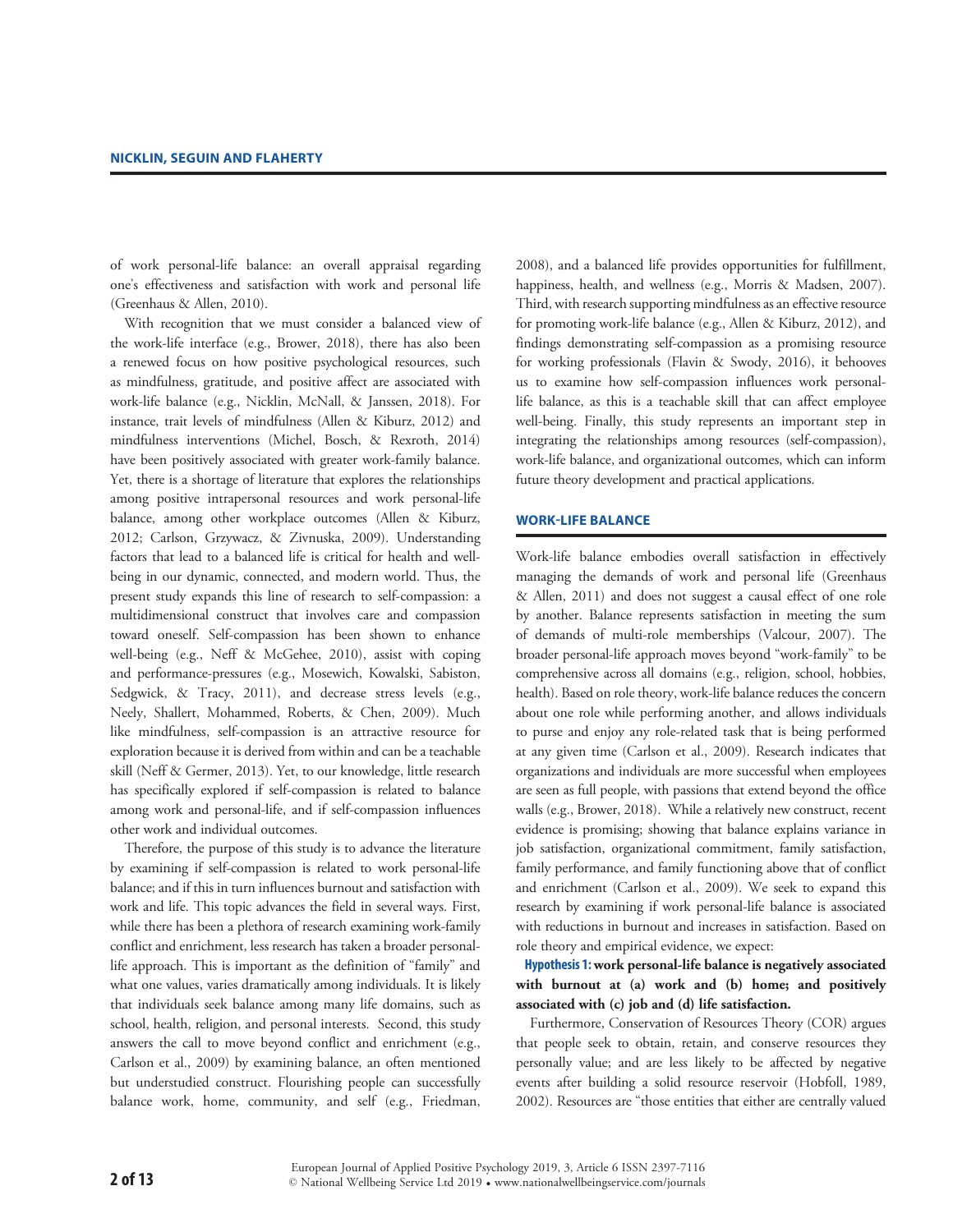in their own right (e.g., self-esteem, close attachments, health, and inner peace) or act a means to obtain centrally valued ends (e.g., money, social support, and credit"; Hobfoll, 2002, p. 312). When people face resource loss (e.g., time) they become motivated to acquire and protect additional resources or stress will occur. Those with a solid resource supply will be more successful at overcoming challenging life events and day-to-day experiences. Thus, while balancing multiple roles among personal and professional domains can result in loss of resources, causing increased stress (Greenhaus & Beutell, 1985); involvement in multiple roles may actually result in gaining resources, which promotes positive outcomes (McNall et al., 2010).

For example, a person who works 70 hours a week, has two children, and is taking courses online will lose resources in the form of sleep and free time. Stress and burnout can be avoided, however, if he has a reservoir of resources from which to draw, obtained from his various life roles. Networking with classmates (social capital resource), parenting (flexibility resource), and accomplishing goal-directed tasks at work (psychological resource) provide him with the opportunity to build a reserve or resources. Gaining resources is especially important following stressful circumstances. Thus, consistent with role theory, balance can be achieved when individuals move among tasks in various life domains with their own discretion and can gain and store resources along on the way. We suggest that self-compassion is a resource that is effective for supporting work and personal-life balance.

#### **Self-Compassion**

Self-compassion is "being open to and moved by one's own suffering, experiencing feelings of caring and kindness towards oneself, taking an understanding, non-judgmental attitude toward one's inadequacies and failures, and recognizing that one's experience is part of the common human experience" (Neff, 2003, p. 224). It is comprised of: self-kindness (vs. self-judgement); common humanity (vs. isolation); and, mindfulness (vs. over-identification). Research shows that self-compassion is positively associated with well-being (Neff & McGehee, 2010) and coping ability (Mosewich, et al., 2011); and negatively associated with stress (Neely et al., 2009) and anxiety (Neff, Kirkpatrick, & Rude, 2007).

Self-compassion is viewed as an emotionally based resource that assists with coping and performance-based pressures (Mosewich et al., 2011). In line with COR and role theory, self-compassion is an important resource for balancing multi-role memberships because those high in self-compassion understand their strengths and limitations, value their needs and desires, and can better adapt to life's daily hardships. Those faced with challenges and stressors should have a higher sense of work personal-life balance when they have a solid resource reservoir to draw from including compassion toward oneself. While new to the work-family literature, initial research is promising. La Guardia et al. (2007) showed that selfcompassion helps promote healthy relationships, intimacy, and conflict-resolution strategies and Flavin and Swody (2016) found that self-compassion was negatively related to unproductive guilt and positively related to work-family enrichment. Among working graduate students, Nicklin, Meachon, and McNall (2018) found that self-compassion was negatively related to stress and conflict, and positively related to enrichment and resilience. Therefore, based on theory (COR theory, role theory) and empirical support, we expect:

**Hypothesis 2: self-compassion is positively related to work personal-life balance.** 

**Hypothesis 3: self-compassion is negatively associated with burnout at (a) work and (b) home; and positively associated with (c) job and (d) life satisfaction.**

Finally, in accordance with COR theory and previous research on work-family enrichment (Greenhaus & Powell, 2006), we expect work personal-life balance to be a mediating mechanism by which resources preserve well-being and positive attitudes. Individuals with higher levels of self-compassion should experience more work personal-life balance, and thus, more favorable work outcomes. This is because positive psychological resources, such as self-compassion, should lead to increases in other resources such as affect, time, and energy devoted to multiple life domains; thus, increasing feelings of balance. Then, balance acts as the process by which self-compassion influences satisfaction and burnout. Although the research specific to work personal-life balance is limited, enrichment has surfaced as a mediating mechanism between resources and important organizational and individual outcomes (e.g., Nicklin & McNall, 2013) and Nicklin et al. (2018) provided evidence that self-compassion partially mediates the relationship between self-compassion and stress in graduate students. Given the positive attributes inherent in perceptions of balance as dictated by role theory, it is likely that work personallife balance is a causal mechanism linking self-compassion to organizational outcomes. Given that we also expect a direct relationship, partial mediation is proposed.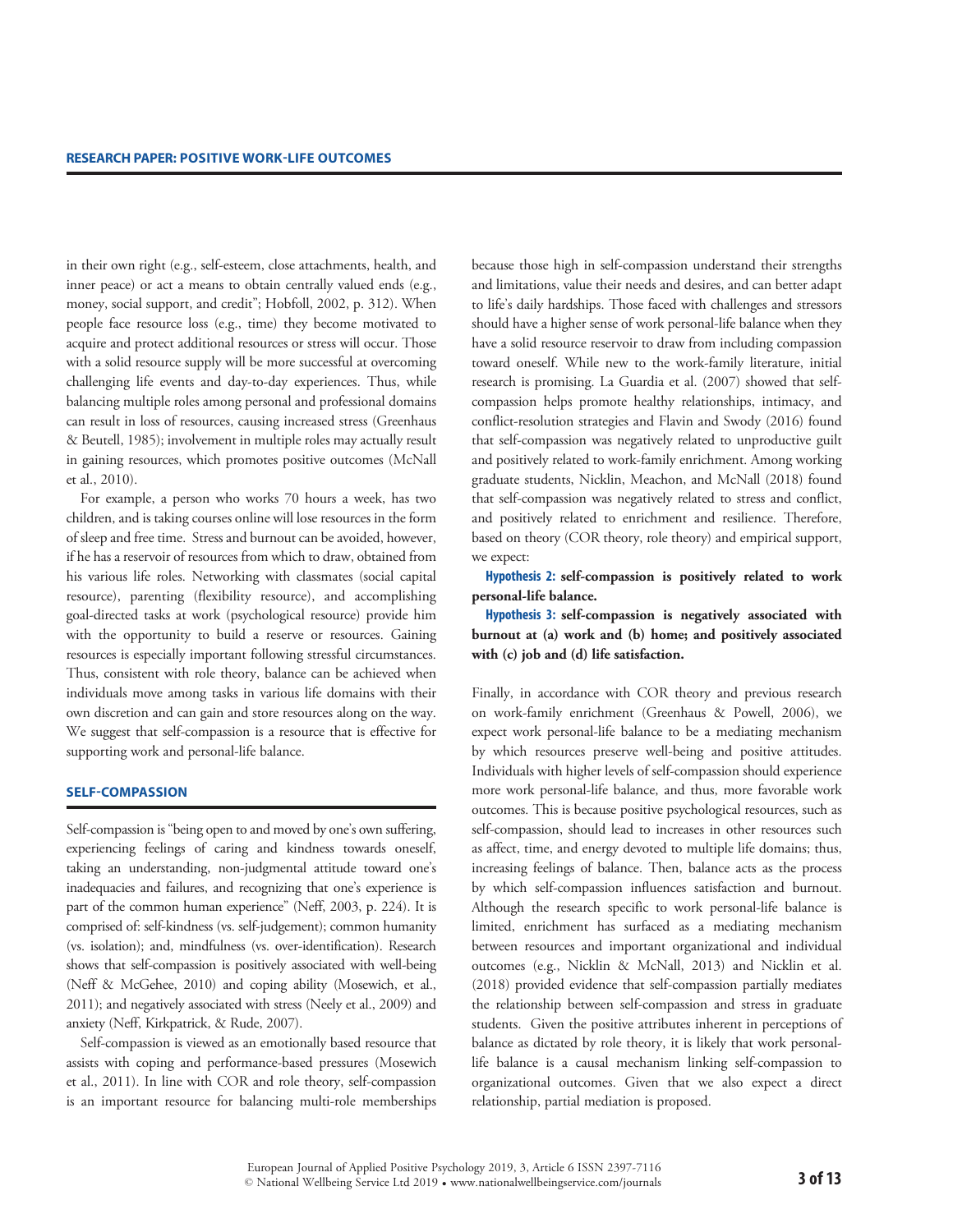**Hypothesis 4: Work personal-life balance partially mediates the relationship between self-compassion and burnout at (a) work and (b) home, and (c) job and (d) life satisfaction (i.e., self-compassion** → **work-life balance** → **workplace outcomes).**

### **Method**

# **Participants**

Participants were recruited via email, social media, or referral to take an online survey through SurveyMonkey. Of the original 171 participants recruited, we removed any participants who left more than 30% of the survey items blank (Stuart, 2010), yielding a sample size of 135. About half of the sample reported being married (51.90%) and the majority of respondents were female (78.90%) and Caucasian (86.90%). The mean age of the sample was  $37.20$  (SD = 13.10), working on average 42.70 hours per week, SD = 13.30. About half of the sample reported having children,  $(M= 1.02, SD = 1.32)$ . Most of the participants indicating living in the Northeastern Region of the United States (85.20%) with only two participants indicating living outside of the US. Participants were from a variety of industries, with half the sample indicating health care, education, or finance. A large portion of the sample indicated that they have some flexible work hours (78.82%) and about half work from home, at least on occasion or more. See Table 1 for descriptives, reliabilities, and correlations. Participants were entered into a lottery for a chance to win a \$100 gift card.

#### **Measures**

**Work-life balance.** Work-life balance was assessed by modifying Allen et al.'s (2010) 5-item work-family balance scale. An example item is: I experience a high level of work personal-life balance. Responses were based on a 5-point Likert-Type scale that ranged from 1 (strongly disagree) to 5 (strongly agree). Research has supported the use of this scale (e.g., Allen & Kiburtz, 2012) and in the present study the Alpha was .93.

**Self-compassion.** The Self-Compassion Scale Short-Form (SCS-SF; Raes, Pmmier, Neff, & Van Gucht, 2011) was used to assess self-compassion. The 12-item measure asked participants to rate on a 1 (almost never) to 5 (almost always) Likert-Type scale how often they behave in the stated matter. An example item is: "When something upsets me I try to keep my emotions in balance." Alpha for the present study was .86.

**Burnout.** We used the Malach-Pines (2005) burnout measure to assess participants' perceptions of burnout at work and in their personal life. The instructions asked participants: to report when you think about your work (personal-life) overall, how often do you feel the following? The scales ranged from 1 (never) to 7 (always), and example items include: "helpless" and "difficulty sleeping." Alphas in the present study were .95 and .95, respectively.

**Satisfaction.** We assessed life satisfaction by using the 5-item satisfaction with life scale (Diener, Emmons, Larsen, & Griffin, 1985). This is designed to measure global cognitive judgments of one's life on a 1 (strongly disagree) to 7 (strongly agree) Likert-Type scale. An example item is: I am satisfied with my life  $(\alpha = .89)$ . Job satisfaction was measured with three items, on the same rating scale, generated by the researchers. An example item is: In general, I like my job. Alpha was .96 for this study.

**Flag items.** Three items were included in the survey to capture careless responding. For example, "Please leave this item blank". Only one participant incorrectly answered two out of the three flag items and was removed from the overall analysis.

# **Procedures**

The study was first approved by our University's Institutional Review Board and met all of the criteria for an expedited review. Next, participants were recruited through a referral method and using social media. Members of a research lab were asked to send the survey to at least five working professionals. Upon completion, participants were asked to share the survey with other working professionals in their networks. We also posted the survey to our social media pages (Facebook, LinkedIn, Twitter, etc.) and requested that our contacts share the survey with other working professionals.

After receiving the email or clicking on a social media link, participants were brought to an online survey using Survey Monkey. They first read the informed consent and chose to agree or decline to participate. After the survey, they were debriefed and entered in the drawing to win the gift card. The survey was 113 items and took approximately 20 minutes to complete.

### **Results**

#### **Demographics**

An examination of bivariate correlations in Table 1 reveals that age  $(r = .20, p < .01)$  and number of children  $(r = .26, p < .01)$  were positively related to balance; while not surprisingly, hours worked  $(r = -.34, p < .01)$  and telecommuting frequency  $(r = -.26, p <$ .01) were negatively related to balance. Similar correlations were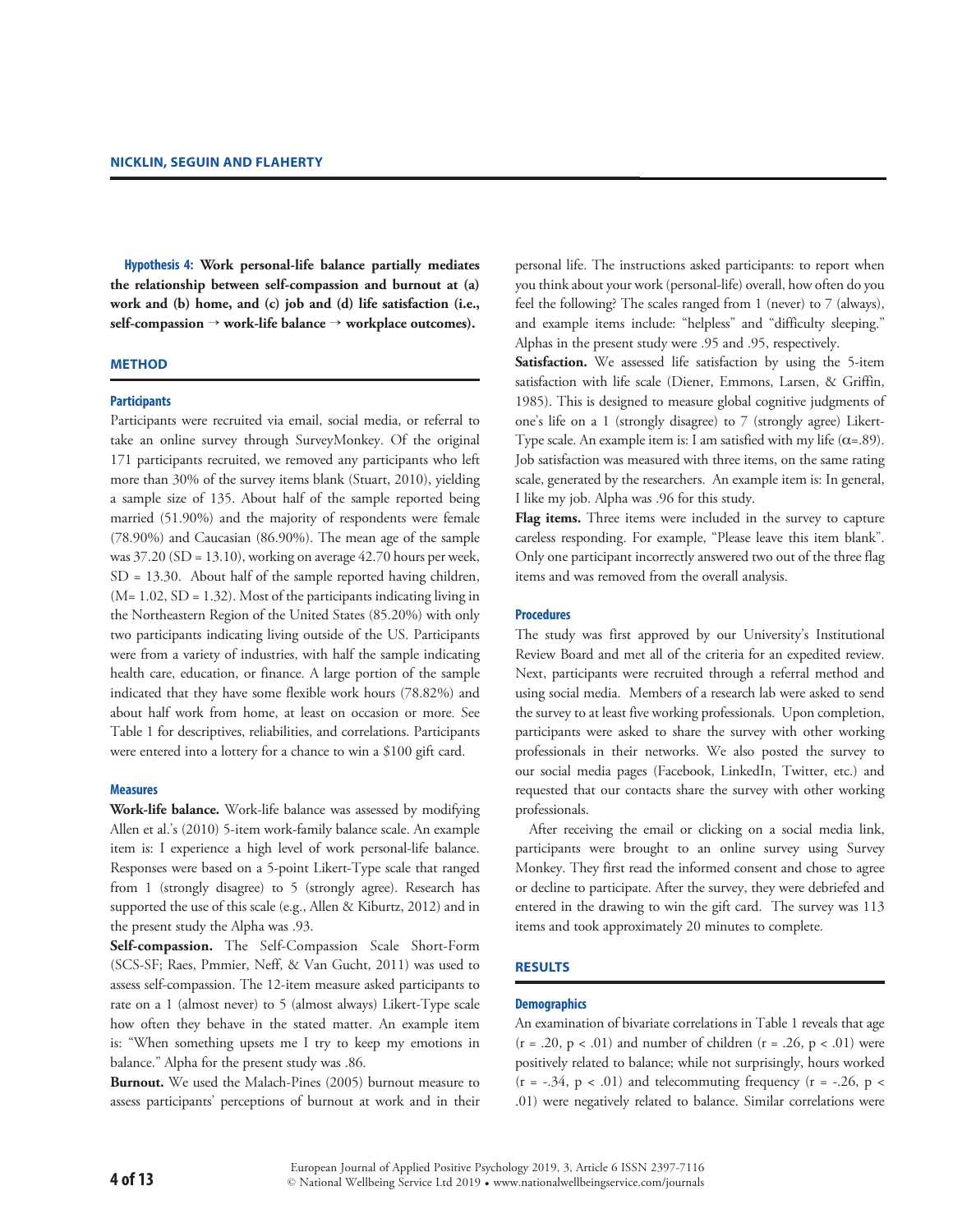present for self-compassion, such that age  $(r = .32, p < .01)$  and number of children ( $r = .25$ ,  $p < .01$ ) were positively related to selfcompassion, and telecommuting frequency was negatively related to self-compassion ( $r = -.20$ ,  $p < .01$ ). No other notable patterns were observed.

#### **Tests of Hypotheses**

Consistent with Hypothesis 1, work-life balance was significantly negatively related to work burnout  $(r = -.60, p < .01)$  and personallife burnout  $(r = -.21, p < .05)$ , and positively related to job  $(r = .34, p < .01)$  and life  $(r = .38, p < .01)$  satisfaction. Given the pattern of correlations identified among the demographic variables (Table 1), we ran a series of multiple regression analyses, controlling for age, number of children, hours worked per week, and telecommuting frequency at Step 1 and balance entered at Step 2. As can be seen in Table 2, balance was consistently a significant independent predictor of all four outcome variables above the effects of demographics. Thus, Hypothesis 1 is supported.

As predicted, self-compassion was significantly positively related to work personal-life balance,  $r = .35$ ,  $p < .01$ ; and as shown in Table 3, was a significant independent predictor of balance when controlling for the demographic variables, supporting Hypothesis 2. Self-compassion was also significantly negatively related to the four outcome variables: work burnout ( $r = -.43$ ,  $p < .01$ ), personal-

### **Table 1**

| <b>Bivariate Correlations, Descriptive Statistics, and Reliability Coefficients</b> |  |  |  |  |
|-------------------------------------------------------------------------------------|--|--|--|--|
|-------------------------------------------------------------------------------------|--|--|--|--|

| <b>Variables</b>     | M     | <b>SD</b> | 1        | $\overline{2}$       | 3                  | 4                            | 5       | 6           | 7                        | 8                   | 9                                  | 10                       | 11        | 12          | 13  | 14                                 |
|----------------------|-------|-----------|----------|----------------------|--------------------|------------------------------|---------|-------------|--------------------------|---------------------|------------------------------------|--------------------------|-----------|-------------|-----|------------------------------------|
| 1. Self-Compassion   | 3.03  | .58       | (.86)    |                      |                    |                              |         |             |                          |                     |                                    |                          |           |             |     |                                    |
| 2. Balance           | 3.36  | 1.07      | $.35***$ | (.93)                |                    |                              |         |             |                          |                     |                                    |                          |           |             |     |                                    |
| 3. Burnout work      | 3.04  | 1.12      | $-43**$  | $-.60**$ (.95)       |                    |                              |         |             |                          |                     |                                    |                          |           |             |     |                                    |
| 4. Burnout life      | 2.65  | 1.02      | $-46**$  | $-.21$ * .42** (.95) |                    |                              |         |             |                          |                     |                                    |                          |           |             |     |                                    |
| 5. Job Satisfaction  | 5.09  | 1.70      | $.17*$   |                      |                    | $.34***$ $-.63**$ $-.10$     | (.96)   |             |                          |                     |                                    |                          |           |             |     |                                    |
| 6. Life Satisfaction | 4.80  | 1.31      | $.36***$ |                      |                    | $.38***$ -.43** -.64** .36** |         | (.89)       |                          |                     |                                    |                          |           |             |     |                                    |
| 7. Gender            | 1.80  | .41       | .16      | $.21*$               | $-16$              | .09                          | .08     | $-.06$      | $\overline{\phantom{a}}$ |                     |                                    |                          |           |             |     |                                    |
| 8. Age               | 37.20 | 13.10     | $.32***$ |                      | $.20* -.25** -.16$ |                              | .14     | .14         | .03                      | $\hspace{0.05cm} -$ |                                    |                          |           |             |     |                                    |
| 9. Ethnicity         | .87   | .34       | $-16$    | .04                  | .03                | .05                          | $-.02$  | .09         | .04                      | .06                 | $\hspace{0.05cm} -\hspace{0.05cm}$ |                          |           |             |     |                                    |
| 10. Marital status   | .52   | .50       | .05      | .13                  |                    | $-.18-.13$                   | $.26**$ | $.20*$      | $-.03$                   | $.47**$ .19*        |                                    | $\overline{\phantom{m}}$ |           |             |     |                                    |
| 11. # of children    | 1.02  | 1.31      | $.25***$ |                      | $.26***-.22*-.11$  |                              | .12     | .06         | .05                      | $.76***$            | .08                                | $.40**$                  |           |             |     |                                    |
| 12. Dual earner      | 1.33  | .47       | $-.03$   | $-12$                | .07                | .17                          |         | $-.07-.18*$ | .04                      | $-.32***-.08$       |                                    | $-.53**$                 | $-29** -$ |             |     |                                    |
| 13. Work Hrs.        | 43.70 | 13.30     | $-.07$   | $-.34**$             |                    | $.21*-.09$                   | $-.04$  | .06         | $-.19*$                  | .06                 | .02                                | .01                      |           | $.04 - .05$ |     |                                    |
| 14. Telecommute      | 2.23  | 1.11      | $-.20*$  | $-.26***$ . 17       |                    | $-.03$                       | .06     | .01         | $-0.06$                  | $-.03-.05$          |                                    | $-0.06$                  | $-.17$    | .01         | .14 | $\hspace{0.05cm} -\hspace{0.05cm}$ |

#### *\*\* p < .01, \*p < .05*

**1. Self-compassion – 1 (almost never) to 5 (almost always); 2. Work-Life Balance - 1(strongly disagree) to 5 (strongly agree); 3. Burnout at Work - 1 (never) to 7 (always); 4. Burnout in Personal Life - 1 (never) to 5 (always); 5. Job Satisfaction - 1 (strongly disagree) to 7 (strongly agree); 6. Life Satisfaction - 1 (strongly disagree) to 7 (strongly agree); 7. Gender – 0 (female), 1 (male); 8. Age; 9. Ethnicity – 0 (minority status), 1 (non-minority); 10. Marital status – 0 (non-married), 1 (married); 11. Number of Children Total; 12. Dual earner households – 0 (no), 1 (yes); 13. Number of Work Hours per Week; 14. Frequency of Telecommuting – 1 (never) to 5 (every day).**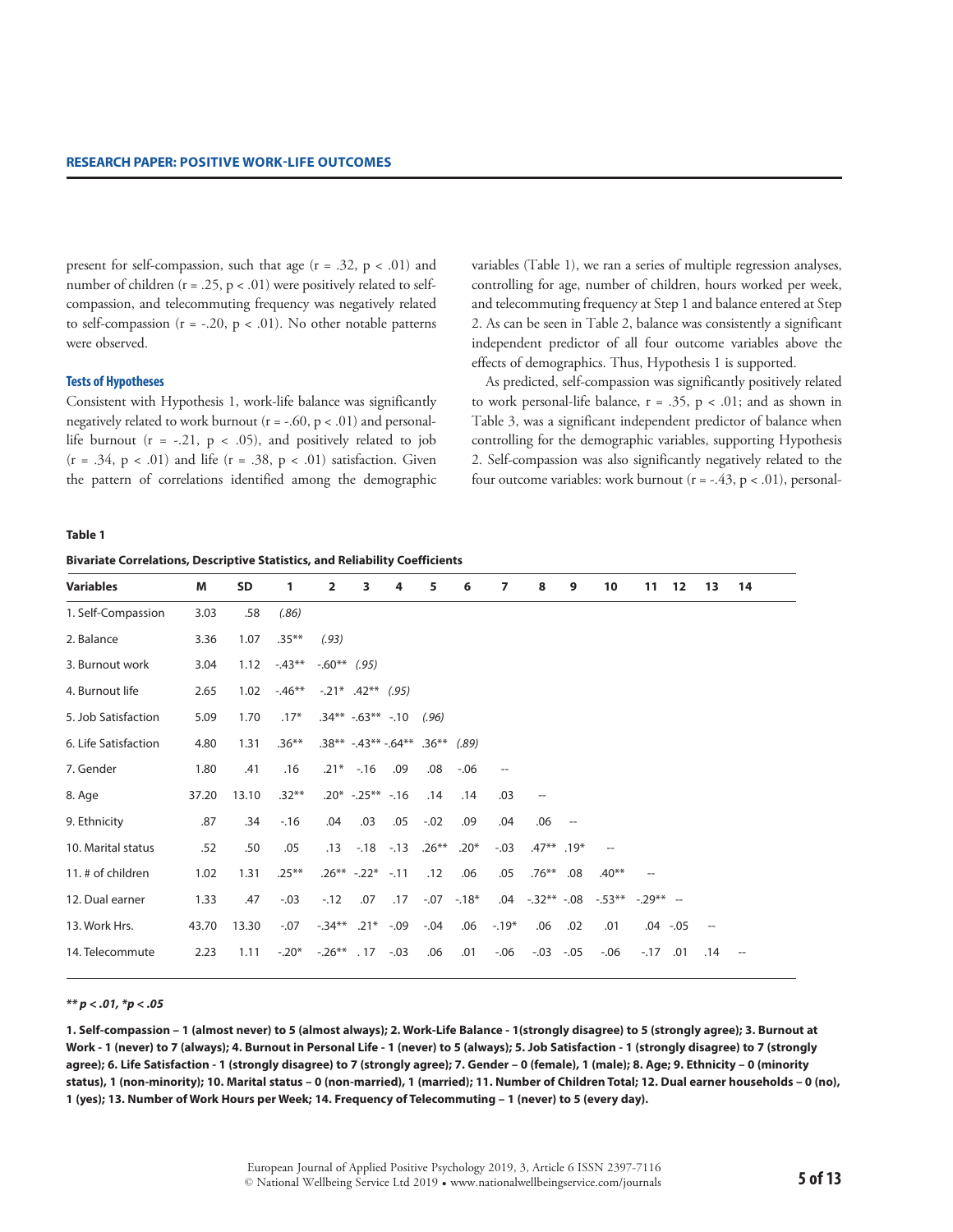# **Table 2 Results of Multiple Regression Analysis for Hypothesis 1**

| <b>Job Burnout</b>                | t       | p         | $\pmb{\beta}$ | F     | df    | $\boldsymbol{p}$ | $\mathbb{R}^2$ |
|-----------------------------------|---------|-----------|---------------|-------|-------|------------------|----------------|
| Model 1                           |         |           |               | 4.49  | 4,107 | .00              | .14            |
| Age                               | $-1.25$ | .21       | $-18$         |       |       |                  |                |
| Children                          | $-.67$  | .50       | $-10$         |       |       |                  |                |
| Average Hours Worked              | 2.52    | .01       | $-.23$        |       |       |                  |                |
| Telecommute                       | 1.62    | .11       | $-.15$        |       |       |                  |                |
| Model 2                           |         |           |               | 12.94 | 5,106 | .00              | .38            |
| Age                               | $-1.26$ | .21       | $-15$         |       |       |                  |                |
| Children                          | .14     | .89       | .02           |       |       |                  |                |
| Average Hours Worked              | .57     | .57       | .05           |       |       |                  |                |
| Telecommute                       | .50     | .62       | .04           |       |       |                  |                |
| Balance                           | $-6.34$ | .00       | $-.55$        |       |       |                  |                |
| <b>Personal-Life Burnout</b>      | t       | $\pmb{p}$ | β             | F     | df    | p                | $\mathbb{R}^2$ |
| Model 1                           |         |           |               | .85   | 4,107 | .50              | .03            |
| Age                               | $-0.65$ | .51       | $-.10$        |       |       |                  |                |
| Children                          | $-.55$  | .58       | $-.08$        |       |       |                  |                |
| Average Hours Worked              | $-0.31$ | .76       | $-.03$        |       |       |                  |                |
| Telecommute                       | $-0.35$ | .73       | $-.03$        |       |       |                  |                |
| Model 2                           |         |           |               | 2.73  | 5,106 | .02              | .11            |
| Age                               | $-58$   | .56       | $-0.08$       |       |       |                  |                |
| Children                          | $-11$   | .91       | $-.02$        |       |       |                  |                |
| Average Hours Worked              | $-1.40$ | .17       | $-14$         |       |       |                  |                |
| Telecommute                       | $-1.02$ | .31       | $-.10$        |       |       |                  |                |
| Balance                           | $-3.16$ | .00       | $-0.33$       |       |       |                  |                |
| <b>Job Satisfaction</b>           | t       | $\pmb{p}$ | $\pmb{\beta}$ | F     | df    | $\boldsymbol{p}$ | $I\!\!R^2$     |
| Model 1                           |         |           |               | .99   | 4,107 | .41              | .04            |
| Age                               | .57     | .57       | .08           |       |       |                  |                |
| Children                          | .51     | .61       | .08           |       |       |                  |                |
| Average Hours Worked              | $-1.17$ | .24       | $-11$         |       |       |                  |                |
| Telecommute                       | .84     | .41       | .08           |       |       |                  |                |
| Model 2                           |         |           |               | 3.76  | 5,106 | .00              | .15            |
| Age                               | .48     | .63       | .07           |       |       |                  |                |
| Children                          | $-.01$  | .99       | $-.00$        |       |       |                  |                |
| Average Hours Worked              | .14     | .89       | .01           |       |       |                  |                |
| Telecommute                       | 1.67    | .10       | .16           |       |       |                  |                |
| Balance                           | 3.79    | .00       | .38           |       |       |                  |                |
| <b>Personal-Life Satisfaction</b> | t       | p         | $\pmb{\beta}$ | F     | df    | $\boldsymbol{p}$ | $\mathbb{R}^2$ |
| Model 1                           |         |           |               | .56   | 4,107 | .70              | .02            |
| Age                               | .98     | .33       | .15           |       |       |                  |                |
| Children                          | $-.11$  | .91       | $-.02$        |       |       |                  |                |
| Average Hours Worked              | $-.18$  | .86       | $-.02$        |       |       |                  |                |
| Telecommute                       | $-.43$  | .67       | $-.04$        |       |       |                  |                |
| Model 2                           |         |           |               | 7.61  | 5,106 | .00.             | .26            |
| Age                               | .93     | .35       | .12           |       |       |                  |                |
| Children                          | $-0.99$ | .33       | $-.13$        |       |       |                  |                |
| Average Hours Worked              | 1.85    | .07       | .17           |       |       |                  |                |
| Telecommute                       | $.78$   | .44       | $.07$         |       |       |                  |                |
| Balance                           | 5.93    | .00       | .56           |       |       |                  |                |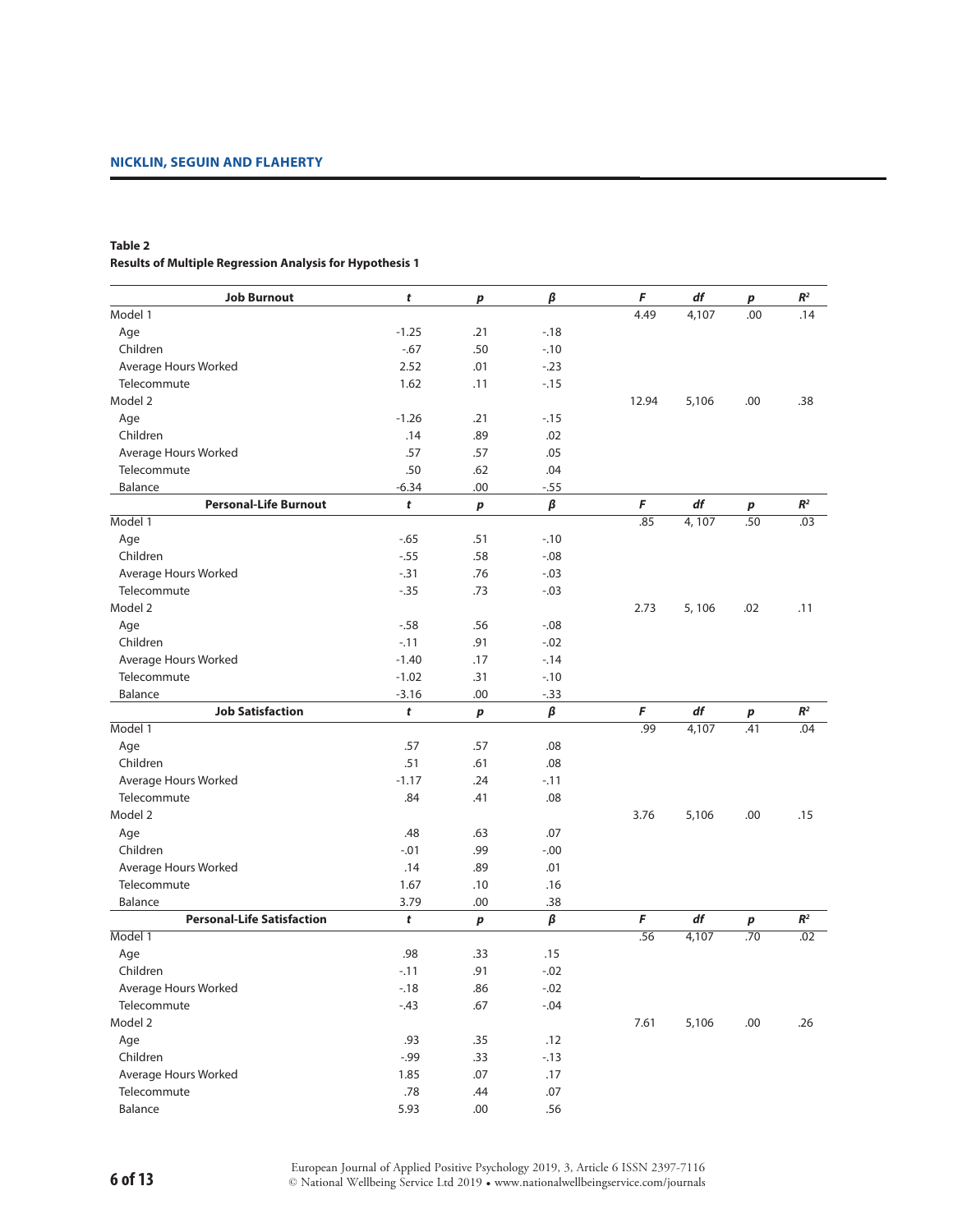#### **Table 3**

**Results of Multiple Regression Analysis for Hypothesis 2**

| <b>Work-Life Balance</b> | t       | p   | β      | F    | df     | p   | R <sup>2</sup> |
|--------------------------|---------|-----|--------|------|--------|-----|----------------|
| Model 1                  |         |     |        | 7.43 | 4, 107 | .00 | .22            |
| Age                      | .33     | .74 | .04    |      |        |     |                |
| Children                 | 1.51    | .13 | .20    |      |        |     |                |
| Average Hours Worked     | $-3.80$ | .00 | $-.33$ |      |        |     |                |
| Telecommute              | $-2.25$ | .03 | $-.20$ |      |        |     |                |
| Model 2                  |         |     |        | 7.87 | 5,106  | .00 | .27            |
| Age                      | $-.28$  | .78 | $-.04$ |      |        |     |                |
| Children                 | 1.55    | .13 | .20    |      |        |     |                |
| Average Hours Worked     | $-3.64$ | .00 | $-.31$ |      |        |     |                |
| Telecommute              | $-1.79$ | .08 | $-16$  |      |        |     |                |
| Self-Compassion          | 2.79    | .01 | .25    |      |        |     |                |

life burnout (r = -.46, p < .01), job satisfaction (r = .17, p < .05), and life satisfaction,  $r = .36$ ,  $p < .01$ . As shown in Table 4, with the exception of job satisfaction, self-compassion was a significant independent predictor of the outcome variables and improved model fit above the effects of the demographics. Therefore, Hypothesis 3 was mostly supported.

Hypothesis 4 predicted that work personal-life balance would partially mediate the relationship between self-compassion and the outcome variables. We ran four models (Hayes, 2016) with selfcompassion as the predictor variable, work personal-life balance as the mediator, and work burnout, personal-life burnout, job satisfaction, and life satisfaction as the outcome variables. We used PROCESS V2.16 (Hayes, 2016), an ordinary least squares framework for estimating direct and indirect effects in mediator models. PROCESS provides 95% biased corrected bootstrapping confidence intervals, which when they do not contain zero, are indicative of a statistically significant indirect effect (e.g., Preacher & Hayes, 2004). PROCESS also provides the Sobel test under the normal theory.

Figure 1 provides the direct and indirect effects for each of the models tested, and Table 5 provides confidence intervals and Sobel tests for each of the indirect effects. Work-life balance

partially mediated the relationship between self-compassion and work burnout (CI: -.57ul to -.18ll;  $Z = -3.76$ ,  $p < .01$ ) and selfcompassion and personal-life satisfaction, CI: .09ul to .47ll; Z = 2.69,  $p < 0.01$ . Balance did not mediate the relationship between self-compassion and personal-life burnout, but a direct effect was present. Finally, work personal-life balance fully mediated the relationship between self-compassion and job satisfaction (CI:  $-57$ ul to  $-18$ ll;  $Z = 2.72$ ); no direct effect between self-compassion and job satisfaction was found.

### **Discussion**

As expected, work personal-life balance was significantly related to burnout and satisfaction above the effects of relevant demographic variables. This highlights the importance of perceptions of balance as opposed to focusing only on conflict or enrichment. Consistent with role theory, our findings support that balance allows individuals to purse and enjoy many roles (Carlson, et al., 2009); thus, reducing burnout and enhancing satisfaction with work and life.

In line with COR theory, self-compassion was related to work personal-life balance, work burnout, personal-life burnout,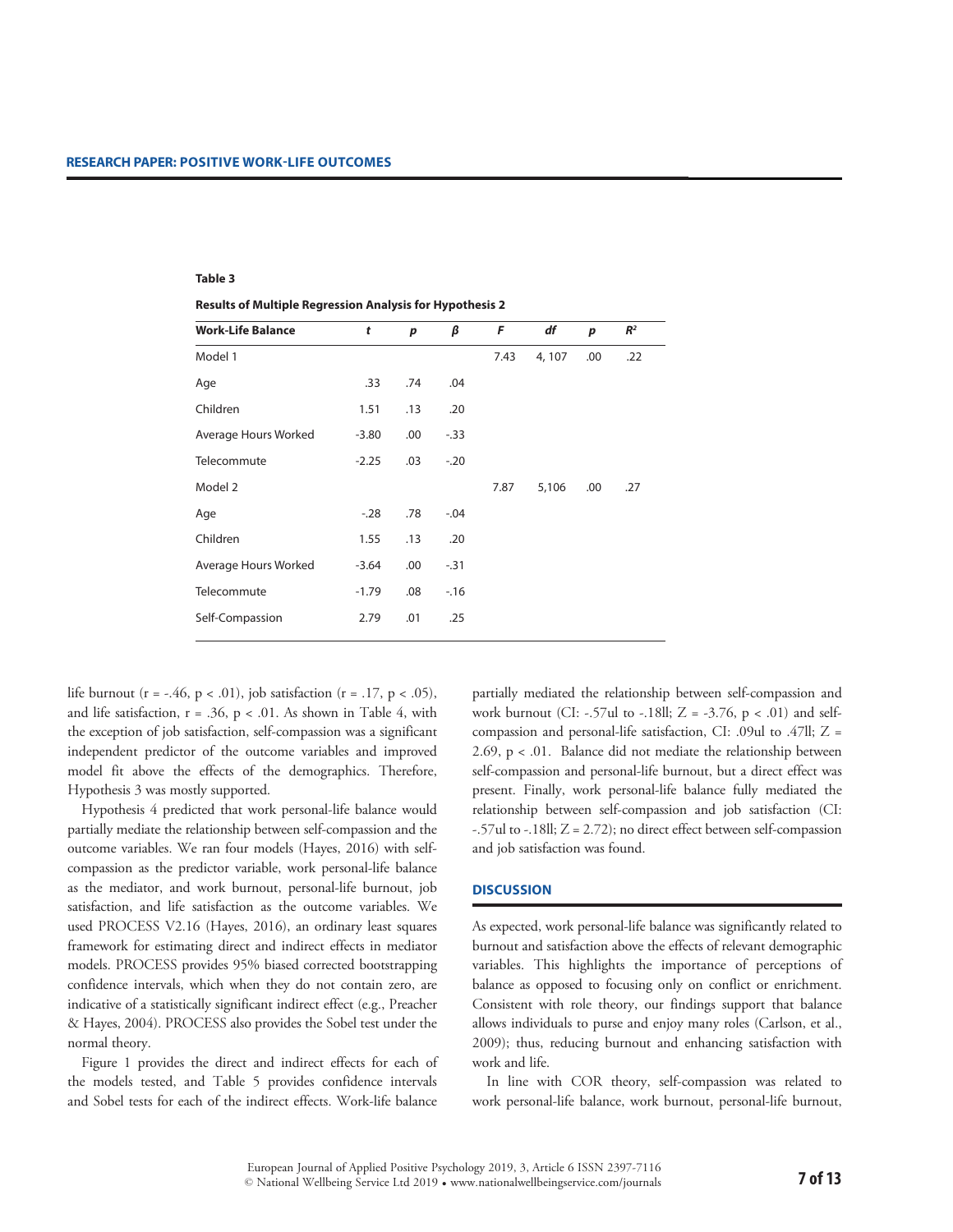# **Table 4 Results of Multiple Regression Analysis for Hypothesis 3**

| <b>Job Burnout</b>                | t       | p            | β       | F    | df    | p   | R <sub>2</sub>   |
|-----------------------------------|---------|--------------|---------|------|-------|-----|------------------|
| Model 1                           |         |              |         | 4.49 | 4,107 | .00 | .14              |
| Age                               | $-1.25$ | .21          | $-18$   |      |       |     |                  |
| Children                          | $-0.67$ | .50          | $-.10$  |      |       |     |                  |
| Average Hours Worked              | 2.52    | .01          | $-.23$  |      |       |     |                  |
| Telecommute                       | 1.62    | .11          | $-.15$  |      |       |     |                  |
| Model 2                           |         |              |         | 7.05 | 5,106 | .00 | .25              |
| Age                               | $-.44$  | .66          | $-.06$  |      |       |     |                  |
| Children                          | $-.71$  | .48          | $-.10$  |      |       |     |                  |
| Average Hours Worked              | 2.30    | .02          | .20     |      |       |     |                  |
| Telecommute                       | 1.01    | .32          | .09     |      |       |     |                  |
| Self-compassion                   | $-3.87$ | .00          | $-0.35$ |      |       |     |                  |
| <b>Personal-Life Burnout</b>      | t       | p            | β       | F    | df    | p   | <b>R2</b>        |
| Model 1                           |         |              |         | .85  | 4,107 | .50 | $\overline{.03}$ |
| Age                               | $-65$   | .51          | $-.10$  |      |       |     |                  |
| Children                          | $-0.55$ | .58          | $-.08$  |      |       |     |                  |
| Average Hours Worked              | $-.31$  | .76          | $-.03$  |      |       |     |                  |
| Telecommute                       | $-0.35$ | .73          | $-.03$  |      |       |     |                  |
| Model 2                           |         |              |         | 5.34 | 5,106 | .00 | .20              |
| Age                               | .35     | .72          | .05     |      |       |     |                  |
| Children                          | $-0.59$ | .56          | $-.08$  |      |       |     |                  |
| Average Hours Worked              | $-0.79$ | .43          | $-.07$  |      |       |     |                  |
| Telecommute                       | $-1.21$ | .23          | $-.11$  |      |       |     |                  |
| Self-compassion                   | $-4.76$ | .00          | $-.45$  |      |       |     |                  |
| <b>Job Satisfaction</b>           | T       | $\mathbf{p}$ | β       | F    | df    | p   | R <sub>2</sub>   |
| Model 1                           |         |              |         | .99  | 4,107 | .41 | .04              |
| Age                               | .57     | .57          | .08     |      |       |     |                  |
| Children                          | .51     | .61          | .08     |      |       |     |                  |
| Average Hours Worked              | $-1.17$ | .24          | $-11$   |      |       |     |                  |
| Telecommute                       | .84     | .41          | .08     |      |       |     |                  |
| Model 2                           |         |              |         | 1.01 | 5,106 | .42 | .05              |
| Age                               | .33     | .75          | .05     |      |       |     |                  |
| Children                          | .51     | .61          | .08     |      |       |     |                  |
| Average Hours Worked              | $-1.07$ | .29          | $-.10$  |      |       |     |                  |
| Telecommute                       | 1.00    | .32          | .10     |      |       |     |                  |
| Self-compassion                   | 1.02    | .31          | .11     |      |       |     |                  |
| <b>Personal-Life Satisfaction</b> | T       | $\mathbf{p}$ | β       | F    | df    | p   | <b>R2</b>        |
| Model 1                           |         |              |         | .56  | 4,107 | .70 | $\overline{.02}$ |
| Age                               | .98     | .33          | .15     |      |       |     |                  |
| Children                          | $-11$   | .91          | $-.02$  |      |       |     |                  |
| Average Hours Worked              | $-18$   | .86          | $-.02$  |      |       |     |                  |
| Telecommute                       | $-.43$  | .67          | $-.04$  |      |       |     |                  |
| Model 2                           |         |              |         | 2.43 | 5,106 | .04 | .10              |
| Age                               | .30     | .77          | .04     |      |       |     |                  |
| Children                          | $-.13$  | .90          | $-.02$  |      |       |     |                  |
| Average Hours Worked              | .11     | .92          | .01     |      |       |     |                  |
| Telecommute                       | .11     | .91          | .01     |      |       |     |                  |
| Self-compassion                   | 3.13    | .00.         | .31     |      |       |     |                  |
|                                   |         |              |         |      |       |     |                  |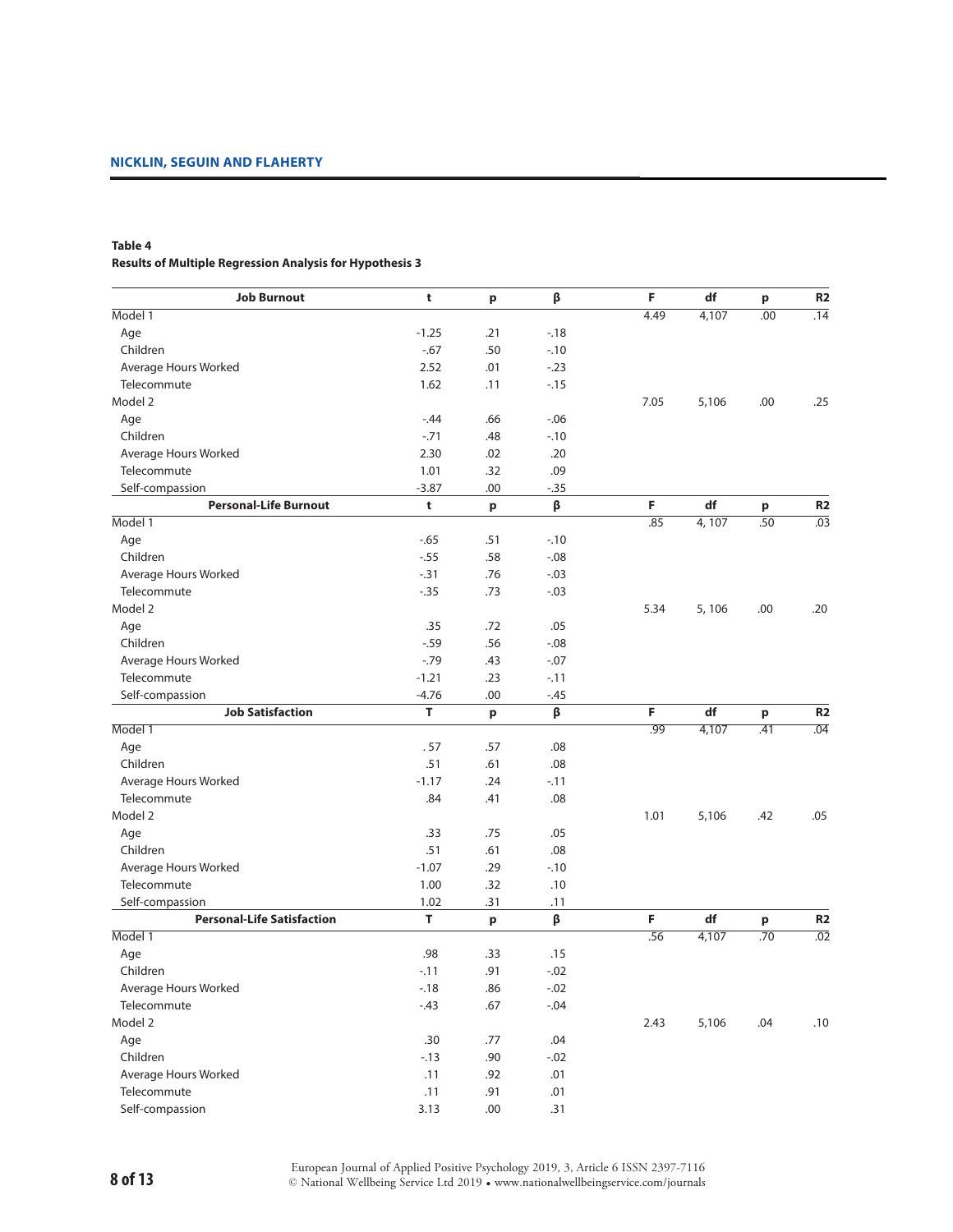

#### **Figure 1: Direct and Indirect Effects of Self-Compassion on Burnout and Satisfaction**

 $*$ p < .05  $*$  $*$ p < .01 Indirect effects are presented in parentheses

# **Table 5**

|  | Hypothesis 4: Tests of Indirect Effects of Balance on Outcomes |
|--|----------------------------------------------------------------|
|--|----------------------------------------------------------------|

| <b>Bootstrapping Effects</b> |                 |                            |                        |                |                      |               |           |  |  |
|------------------------------|-----------------|----------------------------|------------------------|----------------|----------------------|---------------|-----------|--|--|
| <b>Predictor</b>             | <b>Mediator</b> | <b>Outcome</b>             | <b>Indirect Effect</b> | <b>Boot SE</b> | <b>Boot IICI 95%</b> | Boot ulCl 95% | Sobel Z   |  |  |
| Self-compassion              | Balance         | Work Burnout               | $-34$                  | .09            | $-57$                | $-18$         | $-3.67**$ |  |  |
| Self-compassion              | Balance         | Personal-Life Burnout      | $-.04$                 | .06            | $-16$                | .08           | $-67$     |  |  |
| Self-compassion              | Balance         | Job Satisfaction           | .32                    | .12            | .12                  | .62           | $2.72***$ |  |  |
| Self-compassion              | Balance         | Personal-Life Satisfaction | .23                    | .09            | .09                  | .47           | $2.69***$ |  |  |

*\*p < .05 \*\*p < .01*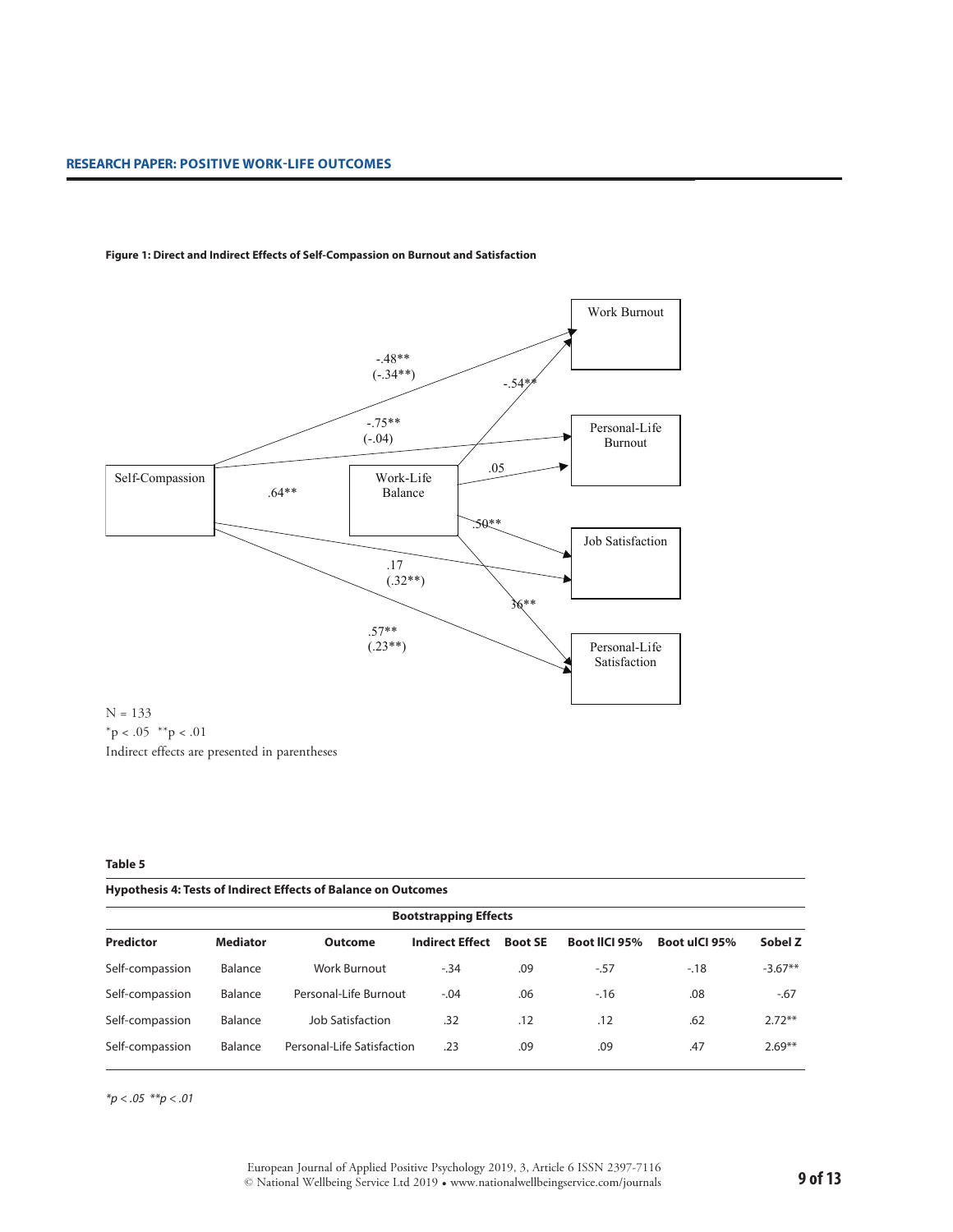and personal-life satisfaction beyond the effects of demographics. Additionally, work personal-life balance served as a partial mediator between self-compassion and work burnout and personal-life satisfaction. This is consistent with much of the enrichment research, such that the balance variable may be an explanatory factor, but a direct effect is still present (e.g., Nicklin & McNall, 2013). Recall COR theory posits that the resources derived from multiple roles can buffer the effect of stress and resource drain on individuals. Thus, self-compassion appears to be a useful resource for establishing balance (another opportunity for resource generation), to reduce burnout and increase satisfaction in working adults.

To our surprise, work personal-life balance fully mediated the relationship between self-compassion and job satisfaction; no direct effect was present. This could be because whether one is selfcompassionate or not does not directly affect satisfaction in one's work; yet, balance, which is predicted by resource generation and storage (i.e., self-compassion) is the critical factor for job satisfaction. Balance did not mediate the relationship between self-compassion and personal-life burnout. We believe this might be due to the strength of the direct relationship between self-compassion and personal-life burnout. Showing kindness and understanding to the self may be a critical factor for personal-life burnout, regardless of perceptions of balance. Taken together, these findings are the first to demonstrate that among working professionals, work personal-life balance partially or fully mediates the relationship between selfcompassion and some attitudinal outcomes.

### **Implications**

**Practical implications.** With an increasing number of employees burned out and distressed (APA, 2017), it is critical that employers are aware of the benefits of self-compassion. There is a growing responsiveness for the costs associated with stressed employees including health conditions and diminished performance (Huffington, 2015). Thus, psychological resource enhancement programs (e.g., mindfulness interventions) are sprouting up in national corporations with quantifiable reports of savings in healthcare and gains in productivity (McCraty, Atkinson, Lipsenthal, & Arguelles, 2009). While it was measured as a trait based resource in this study, self-compassion is a teachable emotionalbased resource that can be strengthened at a relatively low cost to organizations while potentially reaping great rewards. This study is an important first step for educating organizational leaders of the benefits of self-compassion for work and personal success. Our results also highlight the importance of considering both external

factors (number of work hours, number of children) and internal factors (self-compassion) when providing employees opportunities for enhancing balance. Successful positive interventions require the belief that lasting positive change is possible and the commitment to creating the desired change through self-determination and selfregulation (Comtois, 2012). Both individuals and organizational leaders must believe in and be committed to promoting balance through self-compassion. As Brower (2018) states: "Organizations will be most successful when they embrace employees as full people with families and when they recognize employees' importance beyond the doors of the workplace and beyond the hours they spend contributing to the company's goals" (p. 286).

**Research implications.** From a theoretical perspective, consistent with the positive psychology movement, we answer Dr. Martin Seligman's (1998) call to examine positive resources that make humans flourish, instead of only focusing on pathological issues (e.g., conflict). We respond also to recent calls to explore positive psychology resources relevant to the workplace (e.g., Allen & Kiburz, 2012; Nicklin, McNall, & Janseen, 2018). Furthermore, by studying balance instead of conflict and enrichment, we addressed the need to test the balance variable instead of simply discussing it. Our study also provides a more inclusive agenda for balance by going beyond work and family. By demonstrating that self-compassion is related to work and personal outcomes, and is sometimes mediated by work personal-life balance, we offer new opportunities for research and theoretical development.

The patterns of correlations among the demographic variables also suggest many possibilities for future exploration. Consistent with the literature, hours worked was negatively related to balance (Valcour, 2007), and telecommuting frequency was negatively related to both balance (Gajendran & Harrison, 2007) and self-compassion (e.g., Mellner, 2016). This is likely due to the lack of detachment for telecommuters. When there is an increased expectation of afterhours availability and low boundary control, it may be difficult for individuals to practice self-compassion, specifically the mindfulness dimension. Similarly, it is also consistent with previous theory and research (e.g., Neff & Vonk, 2009) that age was positively associated with perceptions of balance and self-compassion. This is likely due to increased life experience and reflective wisdom that increases with age (Neff, Rude, & Kirkpatrick, 2007).

What is both curious and unexpected is that number of children was positively associated with increased perceptions of balance and self-compassion. Research does show that self-compassion is a predictor of relationship satisfaction (e.g., Neff & Beretvas, 2012),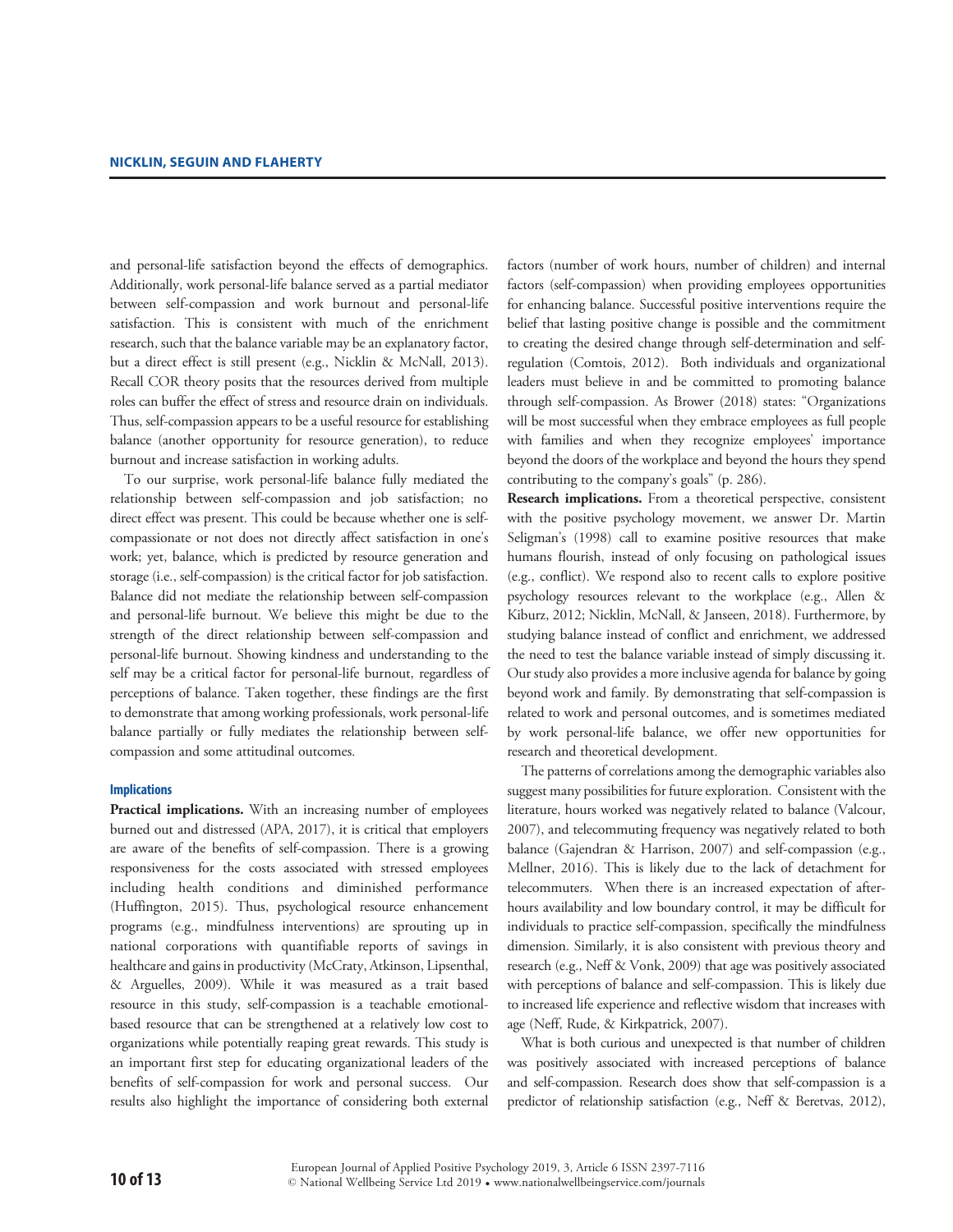and that self-compassionate parenting leads to less anxiety and depression in children (e.g., Geurtzen, Scholte, Engels, Tak, and van Zundert, 2015). Thus, since self-compassion is a resource that can be developed, it is possible that more children provides more opportunities for practicing and strengthening self-compassion. However, the literature is less clear on why number of children was positively related to balance in the present study. Keeton, Fenner, Johnson, and Hayward (2007) and Valcour (2007) found the number of children to be negatively related to work-life balance, while Milkie, Kendig, Nomaguchi, and Denny (2010) found there to be no relationship. By definition, balance represents satisfaction in meeting the sum of demands of multi-role memberships (Valcour, 2007), so it is possible that more children enhances that satisfaction due to more opportunities, while someone with fewer or no children by default experiences less overall satisfaction because there are less opportunities to manage the demands of work and family life. Future research is needed to untangle this relationship, and our findings highlight the importance of assessing demographic variables, specifically age, number of children, telecommuting status, and work hours when exploring balance and self-compassion. We also recommend that future research explore demographic variables as moderators to the self-compassion/balance relationship.

#### **Limitations and Future Directions**

While this is the first study to demonstrate support for selfcompassion as a promising resource for promoting work

personal-life balance, more research is needed to untangle these findings, specifically the mediating effects. The modest sample size, cross-sectional design, and self-report data, all pose concerns for common method bias and conclusions regarding causality (e.g., Campbell & Fiske, 1959). Future research would benefit from measuring these relationships using longitudinal data collection methods and experimental designs (e.g., Eby, Casper, Lockwood, Bordeaux, & Brinley, 2005). Additionally, this study was limited in that we only explored attitudinal outcomes (selfcompassion, satisfaction, burnout); future research should include behavioral outcomes (e.g., sleeping patterns, performance ratings) in conjunction with attitudinal measures.

#### **Conclusion**

According to Harris Interactive (2011), 43% of employees do not feel satisfied with their work-life balance. Given that work-life balance has clear benefits to both individuals and organizations, the current study moves the field forward by taking a holistic work personal-life view of managing multi-role memberships and demonstrates the potential of self-compassion. In line with COR theory, we suggest that gaining teachable positive psychological resources, such as self-compassion, can improve balance, satisfaction, and burnout. Health, happiness, and well-being can all be enhanced by promoting balance: and self-compassion is a practical and effective place to start.  $\blacksquare$ 

# **References**

**Allen, T. D., Greenhaus, J. H., & Edwards, J. R.** (2010, August). *The meaning of work–family balance: An empirical investigation.* Symposium presented at the annual meeting of Academy of Management, Montreal, CN.

**Allen, T. D., & Kiburz, K. M.** (2012). Trait mindfulness and work–family balance among working parents: The mediating effects of vitality and sleep quality. *Journal of Vocational Behavior,* 80(2), 372-379. doi:10.1016/j. jvb.2011.09.002

**Amstad, F. T., Meier, L. L., Fasel, U., Elfering, A., & Semmer, N. K.** (2011). A meta-analysis of work–family conflict and various outcomes with a special emphasis on cross-domain versus matching-domain relations. *Journal of Occupational Health Psychology,* 16(2), 151-169. doi:10.1037/a0022170

**American Psychological Association** (2017). *Stress in America: Coping with Change.* Received from: [https://www.apa.org/news/press/releases/](https://www.apa.org/news/press/releases/stress/2016/coping-with-change.pdf) [stress/2016/coping-with-change.pdf](https://www.apa.org/news/press/releases/stress/2016/coping-with-change.pdf)

**Brower, T.** (2018). Reimagining Work-Life Balance: Lessons in bringing work to life and bringing life to work. In *Work-Life Balance in the 21st Century: Perspectives, Practices, and Challenges.* Hauppauge, NY: Nova Science.

**Campbell, D. T., & Fiske, D. W.** (1959). Convergent and discriminant validation by the multitrait-multimethod matrix. *Psychological Bulletin,* 56(2), 81-105. doi:10.1037/h0046016

**Carlson, D. S., Grzywacz, J. G., & Zivnuska, S.** (2009). Is work-family balance more than conflict and enrichment? *Human Relations,* 62(10), 1459-1486. doi:10.1177/0018726709336500

**Diener, E., Emmons, R. A., Larsen, R. J., & Griffin, S.** (1985). The Satisfaction with Life Scale. *Journal of Personality Assessment,* 49(1), 71-75. doi:10.1207/s15327752jpa4901\_13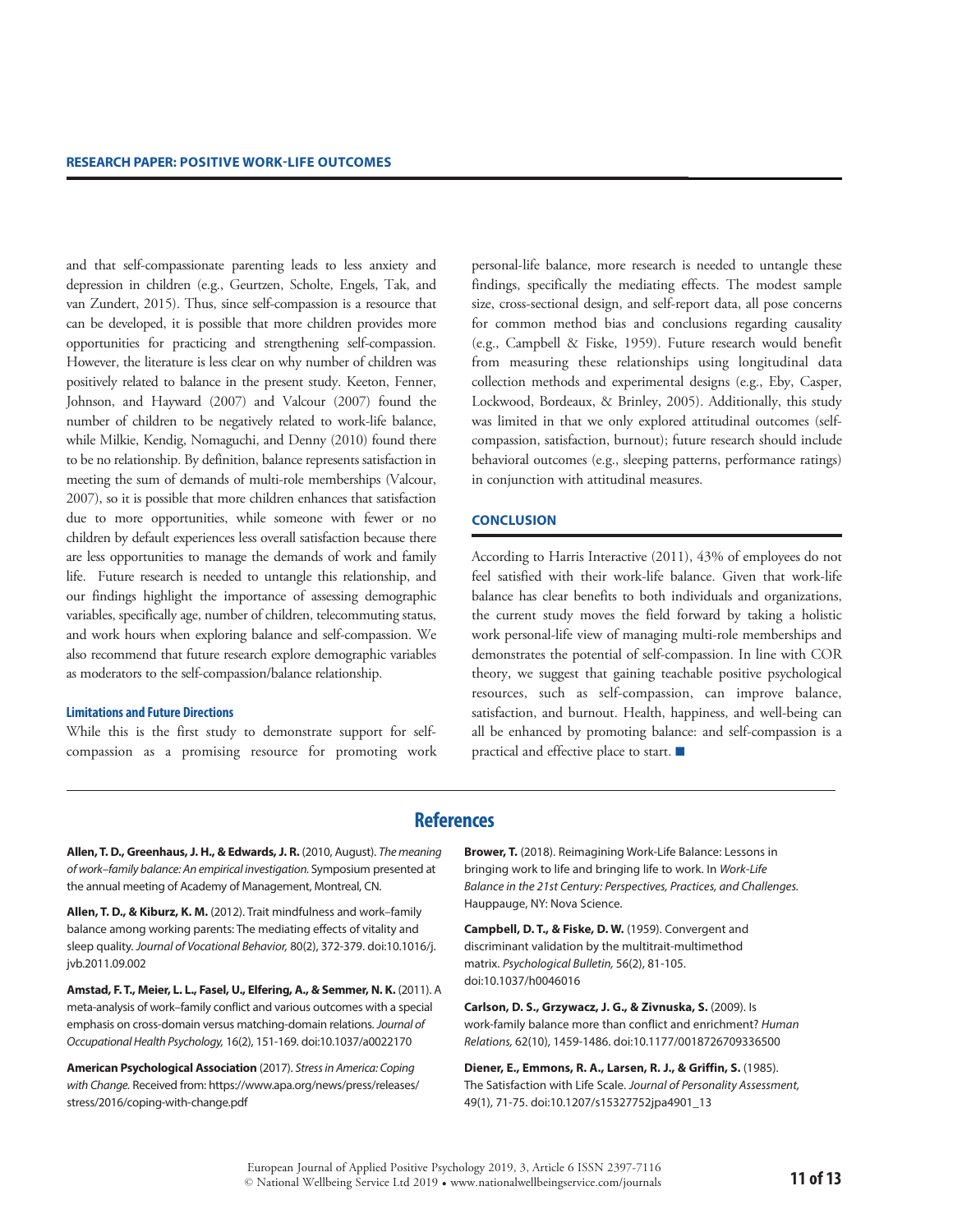**Eby, L. T., Casper, W. J., Lockwood, A., Bordeaux, C., & Brinley, A.** (2005). Work and family research in IO/OB: Content analysis and review of the literature (1980-2002). *Journal of Vocational Behavior,* 66(1), 124-197. doi:10.1016/j.jvb.2003.11.003

**Flavin, C., & Swody, C.** (2016). *LeaderMoms Use Self-Compassion as Antidote to Unproductive Guilt.* Tech report. Thrive Leadership.

**Friedman, S. D.** (2008). *Total Leadership: Be a better leader, have a richer life.*  Boston, MA: Harvard Business School Publishing.

**Gajendran, R. S., & Harrison, D. A.** (2007). The good, the bad, and the unknown about telecommuting: Meta-analysis of psychological mediators and individual consequences. *Journal of applied psychology,* 92(6), 1524.

**Geurtzen, N., Scholte, R. H., Engels, R. C., Tak, Y. R., & van Zundert, R. M.** (2015). Association between mindful parenting and adolescents' internalizing problems: non-judgmental acceptance of parenting as core element. *Journal of Child and Family Studies,* 24(4), 1117-1128.

**Greenhaus, J. H., & Allen, T. D.** (2011). Work–family balance: A review and extension of the literature. In J. C. Quick, L. E. Tetrick, J. C. Quick, L. E. Tetrick (Eds.), *Handbook of Occupational Health Psychology* (pp. 165-183). Washington, DC, US: American Psychological Association.

**Greenhaus, J. H., & Beutell, N. J.** (1985). Sources and conflict between work and family roles. *The Academy Of Management Review,* 10(1), 76-88. doi:10.2307/258214

**Greenhaus, J. H., & Powell, G. N.** (2006). When work and family are allies: A theory of work-family enrichment. *The Academy of Management Review,*  31(1), 72-92. doi:10.2307/20159186

**Hayes, A. F.** (2018). Partial, conditional, and moderated moderated mediation: Quantification, inference, and interpretation. *Communication Monographs*, 85(1), 4-40.

**Hobfoll, S. E.** (1989). Conservation of resources: A new attempt at conceptualizing stress. *American Psychologist,* 44(3), 513-524. doi:10.1037/0003-066X.44.3.513

**Hobfoll, S. E.** (2002). Social and psychological resources and adaptation. *Review of General Psychology*, 6(4), 307-324. doi:10.1037/1089-2680.6.4.307

**Huffington, A.** (2015, April). Mindfulness, Meditation, Wellness and Their Connection to Corporate America's Bottom Line. *The Huffington Post.*  Retrieved from: http://www.huffingtonpost.com/arianna-huffington/ corporate-wellness\_b\_2903222.html#

**Harris Interactive** (2011). *Stress in the workplace. American Psychological Association.* Retrieved from https://www.apa.org/news/press/releases/phwasurvey-summary.pdf.

**Keeton, K., Fenner, D. E., Johnson, T. R., & Hayward, R. A.** (2007). Predictors of physician career satisfaction, work–life balance, and burnout. *Obstetrics & Gynecology*, 109(4), 949-955.

**La Guardia, J. G.** (2007). *Need fulfillment in couples: Emotional engagement and consequences for personal and relational functioning.* Paper presented at the Third International Conference on Self-Determination Theory, Toronto, Ontario, Canada.

**Malach-Pines, A.** (2005). The Burnout Measure, Short Version. International *Journal of Stress Management*, 12(1), 78-88. doi:10.1037/1072-5245.12.1.78

**McCraty, R., Atkinson, M., Lipsenthal, L., & Arguelles, L.** (2009). New hope for correctional officers: An innovative program for reducing stress and health risks. *Applied Psychophysiology and Biofeedback*, 34(4), 251-272. doi:10.1007/s10484-009-9087-0

**McNall, L. A., Nicklin, J. M., & Masuda, A. D.** (2010). A meta-analytic review of the consequences associated with work–family enrichment. *Journal of Business and Psychology*, 25(3), 381-396. doi:10.1007/s10869-009-9141-1

**Mellner, C.** (2016). After-hours availability expectations, work-related smartphone use during leisure, and psychological detachment: The moderating role of boundary control. *International Journal of Workplace Health Management,* 9(2), 146-164.

**Michel, A., Bosch, C., & Rexroth, M.** (2014). Mindfulness as a cognitive– emotional segmentation strategy: An intervention promoting work–life balance. *Journal of Occupational and Organizational Psychology*, 87(4), 733- 754. doi:10.1111/joop.12072

**Milkie, M. A., Kendig, S. M., Nomaguchi, K. M., & Denny, K. E.** (2010). Time with children, children's well‐being, and work‐family balance among employed parents. *Journal of Marriage and Family,* 72(5), 1329-1343.

**Morris, M. L., & Madsen, S. R.** (2007). Advancing work-life integration in individuals, organizations, and communities. *Advances in Developing Human Resources,* 9(4), 439-454.

**Mosewich, A. D., Kowalski, K. C., Sabiston, C. M., Sedgwick, W. A., & Tracy, J.** L. (2011). Self-compassion: A potential resource for young women athletes. *Journal Of Sport & Exercise Psychology*, 33(1), 103-123.

**Neely, M. E., Schallert, D. L., Mohammed, S. S., Roberts, R. M., & Chen, Y.** (2009). Self-kindness when facing stress: The role of self-compassion, goal regulation, and support in college students' well-being. *Motivation and Emotion*, 33(1), 88-97. doi:10.1007/s11031-008-9119-8

**Neff, K. D.** (2003). The development and validation of a scale to measure self-compassion. *Self and Identity*, 2(3), 223-250. doi:10.1080/15298860309027

**Neff, K. D., & Beretvas, S. N.** (2013). The role of self-compassion in romantic relationships. *Self and Identity,* 12(1), 78-98.

**Neff, K. D., & Germer, C. K.** (2013). A pilot study and randomized controlled trial of the mindful self‐compassion program. *Journal of Clinical Psychology,* 69(1), 28-44. doi:10.1002/jclp.21923